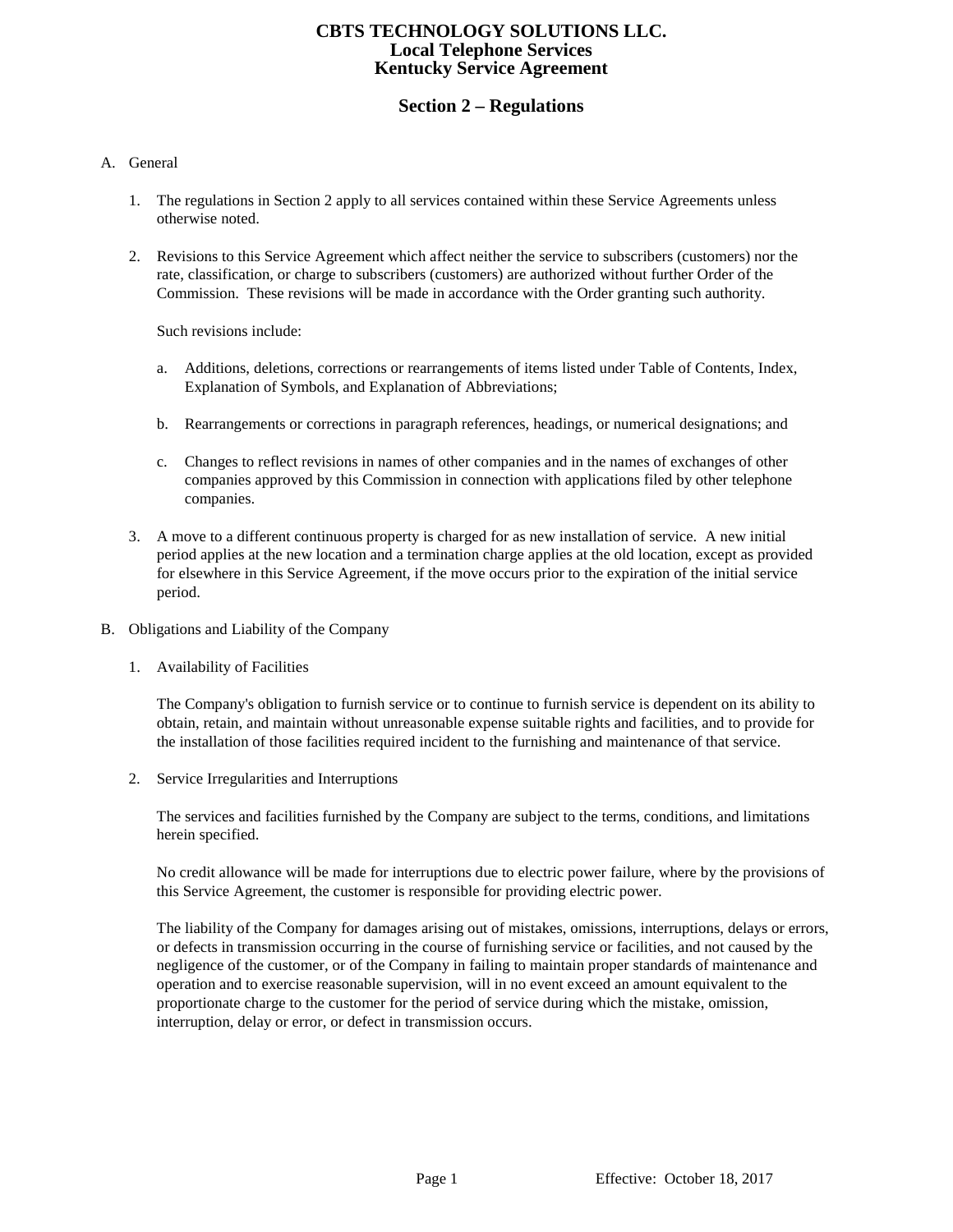# **Section 2 – Regulations**

The customer indemnifies and saves the Company harmless against claims for libel, slander, or infringement of copyright arising from the material transmitted over its facilities; against claims for infringement of patents arising from combining with, or using in connection with, facilities of the Company, apparatus and systems of the customer; and against all other claims arising out of any act or omission of the customer in connection with the facilities provided by the Company; and against any and all losses from damage to the customer's facilities or equipment attached or connected to facilities furnished by the Company.

3. Transmitting Messages

The Company does not undertake to transmit messages but offers the use of its facilities for communications between its customers.

4. Use of Connecting Company Lines

When the lines of other companies are used in establishing connections to points not reached by the Company's lines, the Company is not liable for any act or omission of the other company or companies.

5. Defacement of Premises

The Company is not liable for any defacement or damage to the customer's premises resulting from the existence of the Company's equipment and associated wiring on such premises, or from the installation or removal thereof, when such defacement or damage is not the result of the Company's negligence.

When the customer is a tenant and requests an installation that could, in the opinion of the Company, result in damage to the property of the owner, the customer must obtain, prior to installation, a written release from the owner or his authorized agent absolving the Company of liability.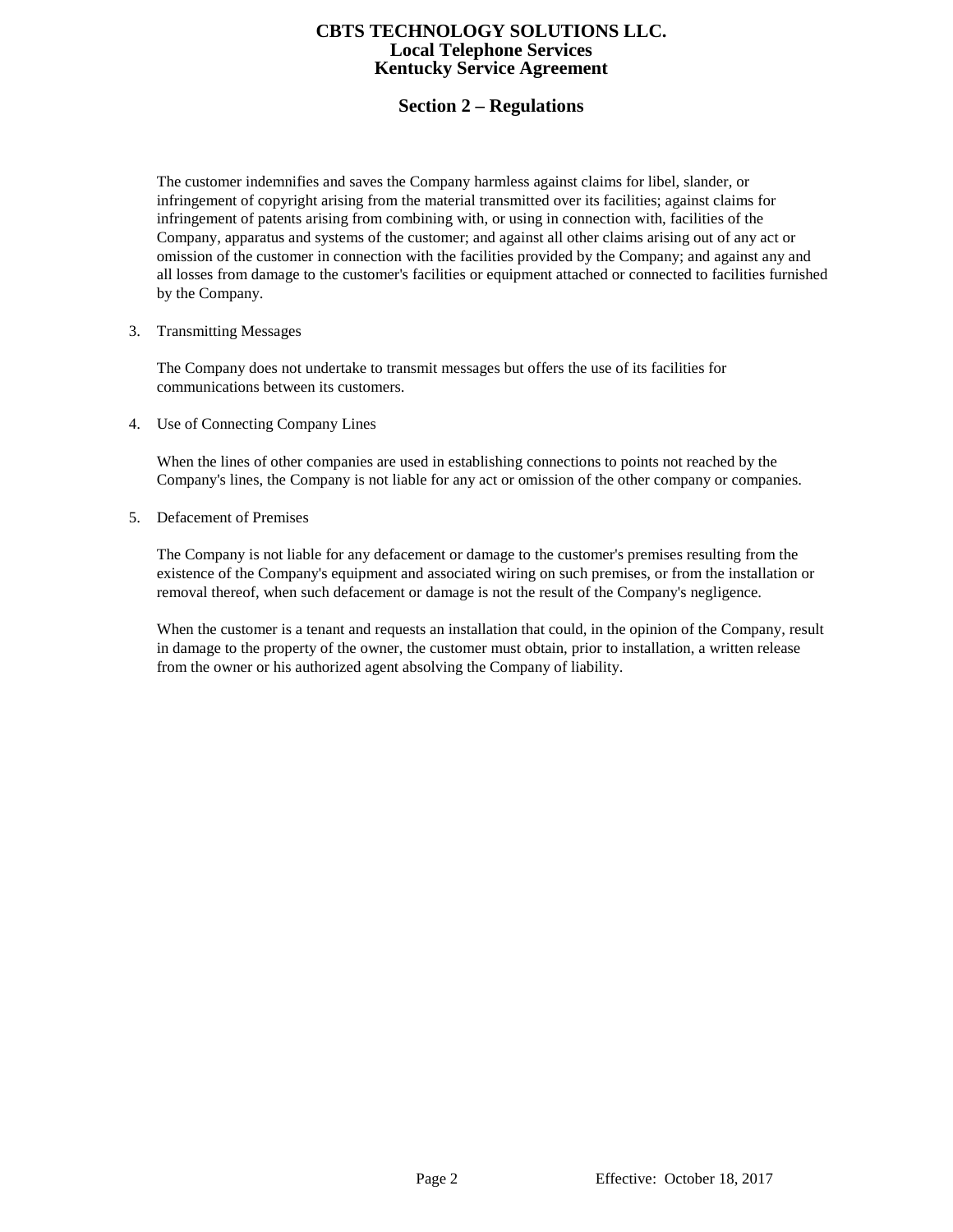# **Section 2 – Regulations**

#### C. Use of Services and Facilities

- 1. Ownership and Use of Service and Equipment
	- a. General

Equipment and lines furnished by the Company on the premises of a customer are the property of the Company, whose agents and employees have the right to enter the premises at any reasonable hour for the purpose of installing, inspecting, maintaining, or repairing the equipment and lines, or upon termination of the service, for the purpose of removing the equipment or lines.

Equipment furnished by the Company must, upon termination of service for any cause whatsoever, be returned to it in good condition, except for reasonable wear and tear.

Customer-provided equipment or protective circuitry may be connected to the telecommunications network in accordance with provisions of the Federal Communications Commission's registration program, as are now in effect or may become effective.

b. Resale

All services in this Service Agreement are available for resale by PUCO certified Competitive Local Exchange Carriers (CLECs) on a non-discriminatory basis at the rates and charges shown in this Service Agreement, unless otherwise noted in this Service Agreement.

- 2. Connections of Customer-Provided Terminal Equipment and Communications Systems
	- a. General Provisions
		- 1. General

Customer-provided terminal equipment and communications systems may be connected at the customer's premises to telecommunications services furnished by the Company, where the connections are made in accordance with the provisions of Part 68 of the Federal Communications Commission's (FCC's) Rules and Regulations, and any Company tariffs and Service Agreements.

2. Responsibility of the Customer

The customer is responsible for the installation, operation and maintenance of any customerprovided terminal equipment or communications system. No customer-provided terminal equipment or communications systems or combinations thereof may require change in or alteration of the equipment or services of the Company, cause electrical hazards to Company personnel, damage to Company equipment, malfunction of Company billing equipment, or degradation of service to persons other than the user of the subject terminal equipment or communications system, the calling or called party. Upon notice from the Company that customer-provided terminal equipment or communications system is causing such a hazard, damage, malfunction or degradation of service, the customer must make whatever changes are necessary to remove or prevent the hazard, damage, malfunction or degradation of service.

The customer is responsible for the payment of a Maintenance of Service Charge as provided in this Service Agreement for visits by a Company employee to the customer's premises when a service difficulty or trouble report results from the use of customer-provided terminal equipment or communications system.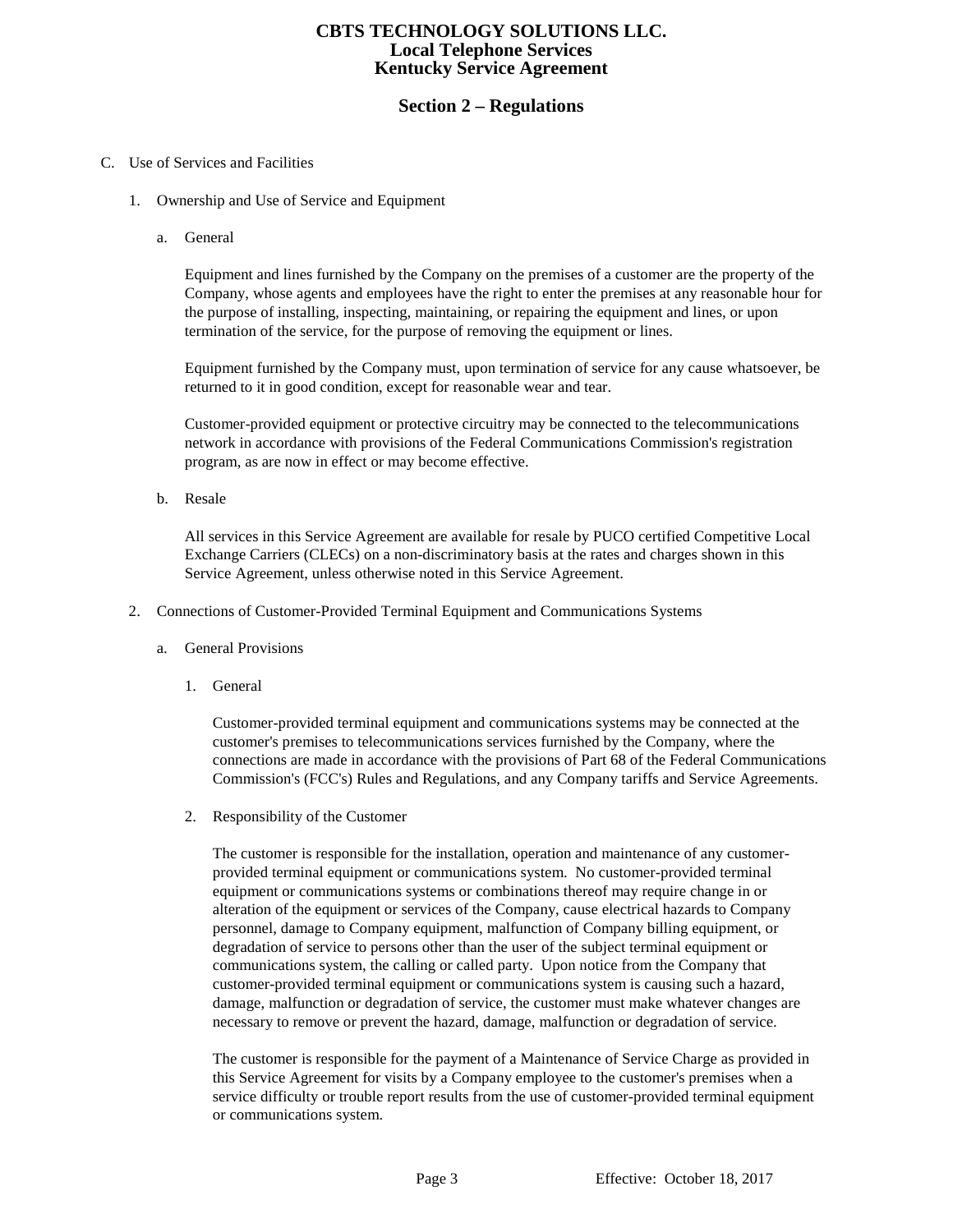## **Section 2 – Regulations**

3. Responsibility of The Company

Telecommunications services are not represented as adapted to the use of customer-provided terminal equipment or communications systems. Where customer-provided terminal equipment or communications systems are used with telecommunications services, the responsibility of the Company is limited to furnishing service components suitable for telecommunications services and to the maintenance and operation of service components in a proper manner for those services. Subject to this responsibility, the Company is not responsible for (1) the through-transmission of signals generated by the customer-provided terminal equipment or communications systems, or for the quality of, or defects in this transmission; or (2) the reception of signals by customerprovided terminal equipment or communications systems; or (3) address signaling, where this signaling is performed by customer-provided signaling equipment.

At the customer's request, the Company will provide the interface parameters needed to permit customer-provided terminal equipment to operate properly with the Company's telecommunications services.

The Company may make changes in its telecommunications services, equipment, operations or procedures, where these changes are consistent with Part 68 of the FCC's Rules and Regulations. If changes made by the Company can be reasonably expected to render any customer's communications system or terminal equipment incompatible with telecommunications services, or require modification or alteration of the customer-provided communications systems or terminal equipment, or otherwise materially affect its use or performance, the customer will be given adequate notice of the changes in writing, to allow the customer an opportunity to maintain uninterrupted service.

4. Recording of Two-Way Telephone Conversations

The recording of two-way telephone conversations is governed by state and federal laws and regulations.

5. Violation of Regulations

When any customer-provided terminal equipment or communications system is used with telecommunications services in violation of any of the provisions in this Section 2, part C.2, the Company will take whatever immediate action is necessary for the protection of the telecommunications network and Company employees, and will promptly notify the customer of the violation.

The customer must discontinue use of the terminal equipment or communications system or correct the violation and must confirm in writing to the Company within 10 days, following the receipt of written notice from the Company, that such use has ceased or that the violation has been corrected. Failure of the customer to discontinue such use or to correct the violation and to give the required written confirmation to the Company within the time stated above will result in suspension of the customer's service until the customer complies with the provisions of this Service Agreement.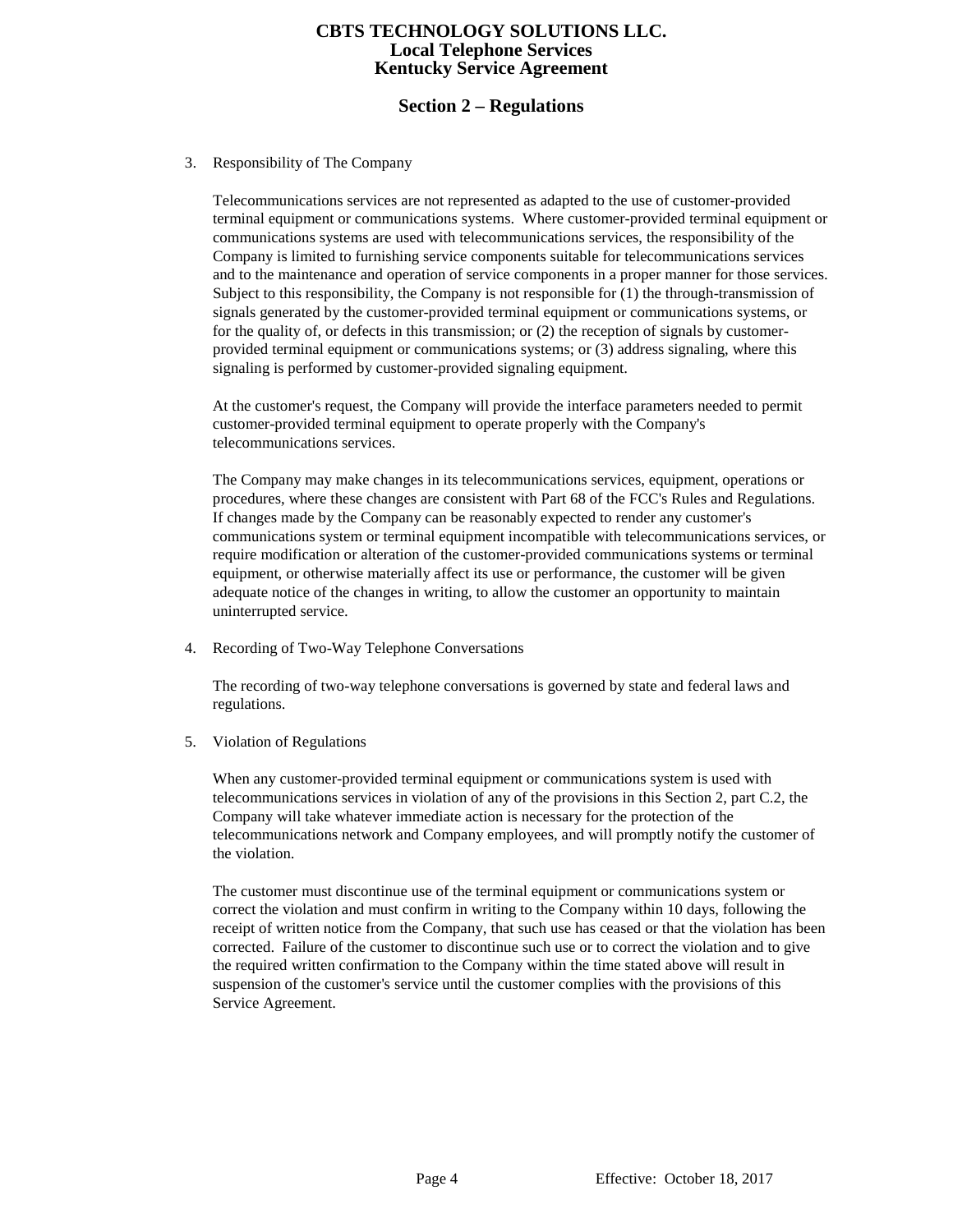# **Section 2 – Regulations**

b. Connections of Registered Equipment

The term "Registered Equipment" denotes equipment which complies with and has been approved within the registration provisions of FCC Part 68.

Customer-provided registered terminal equipment, registered protective circuitry, and registered communications systems may be directly connected to the telecommunications network at the customer premises, subject to FCC Part 68.

c. Premises Wiring Associated With Registered Communications Systems

Premises wiring is wiring which connects separately-housed equipment entities or system components to one another, or wiring which connects an equipment entity or system component with the telephone network interface or demarcation point not within an equipment housing. All premises wiring, whether fully protected or unprotected, must be installed in compliance with FCC Part 68.

Customers who intend to connect premises wiring other than fully protected to the telephone network must give advance notice to the Company in accordance with the procedures specified in FCC Part 68 or as otherwise authorized by the FCC.

- D. Establishment and Furnishing of Service
	- 1. Application for Service

The Company may refuse an application for service if objection is made by or on behalf of any governmental authority to furnishing the service.

An application for service becomes a contract upon the establishment of service. Neither the contract nor any rights acquired under it may be assigned or transferred in any manner except as specifically provided for in this Service Agreement. Requests for additional service, when established, become a part of the original contract, except that each item of additional service is furnished subject to payment of applicable charges.

If an applicant has an outstanding account with the Company, the Company reserves the right to reject application for service until the amount due for local services included in this Service Agreement has been paid in full. A contract for service may be transferred to another individual, partnership, association, or corporation. No billing adjustment for local exchange service previously furnished will be made and the new customer must assume all outstanding indebtedness of the original customer. No charge applies to service transferred in accordance with these provisions.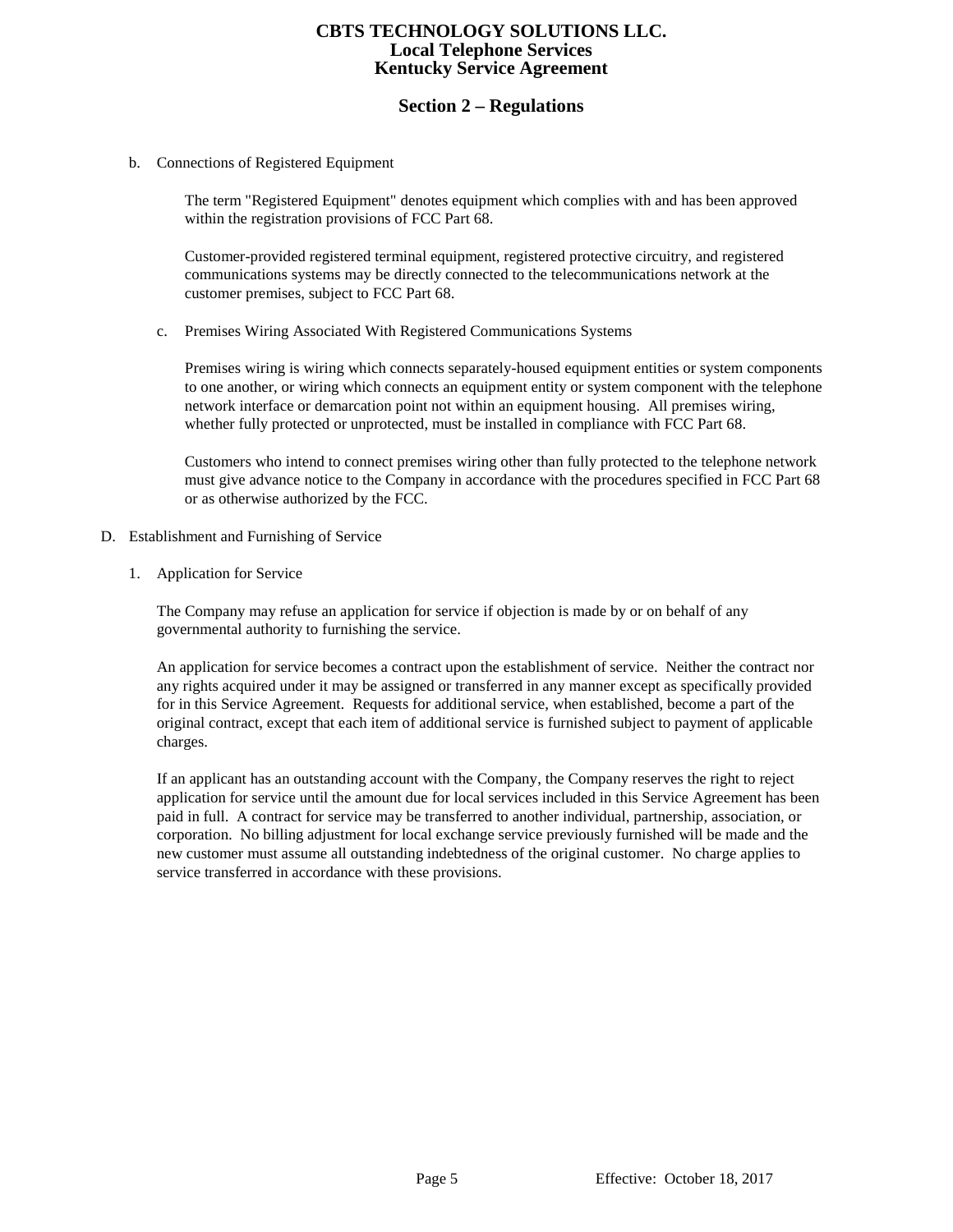#### **Section 2 – Regulations**

#### 2. Telephone Numbers

The customer has no property right in the telephone number which is assigned by the Company, or any right to continuance of service through any particular central office, and the Company reserves the right to change the telephone number or the central office designation, or both, of a customer whenever it deems it necessary to do so in the conduct of its business.

- 3. Payment for Service
	- a. The customer is responsible for payment; monthly, or on demand, of all charges for facilities and services furnished the customer, including charges for services originated, or charges accepted, at such facilities. Charges are payable at the Telephone Company's Business offices or at any agency authorized to receive such payments.
	- b. Bills are rendered monthly and include charges for local service for the current service month.
	- c. Prior written notice will be given if service is to be temporarily denied or the contract terminated for the non-payment of any sum due in accordance with Paragraph D.5. following. Service will not be denied prior to five days from the date contained on said notice.
	- d. All service, provided to the same customer as one business service, regardless of the tariff under which the service is provided, is considered one service for payment purposes. All service may be disconnected for non-payment even though payment is current for service provided under one or more tariffs.
	- e. Where the Company provides billing inquiry service, customer inquiries relative to toll charges will be responded to promptly by the Company.
	- f. Where the inquiry service is provided by an IXC or its designated agent, the IXC or agent will be responsible for notifying the Company immediately regarding any bona fide dispute over outstanding toll charges, so that service will not be terminated during the investigation of the dispute.
	- g. A subscriber who orders service or equipment installations, moves, or changes prior to the date of any increase in the one-time charge applicable to such work will be subject to the one-time charge in effect at the time the subscriber's order was received by the Company, provided the work is completed within the Company's normal installation interval in effect at the time the order was placed. However, if subsequent to the effective date of the increase in the one-time charge, the completion of such work is delayed beyond the Company's normal installation interval and the delay is not caused by the Company, the subscriber will then be subject to the one-time charge in effect at the time the work is completed by the Company.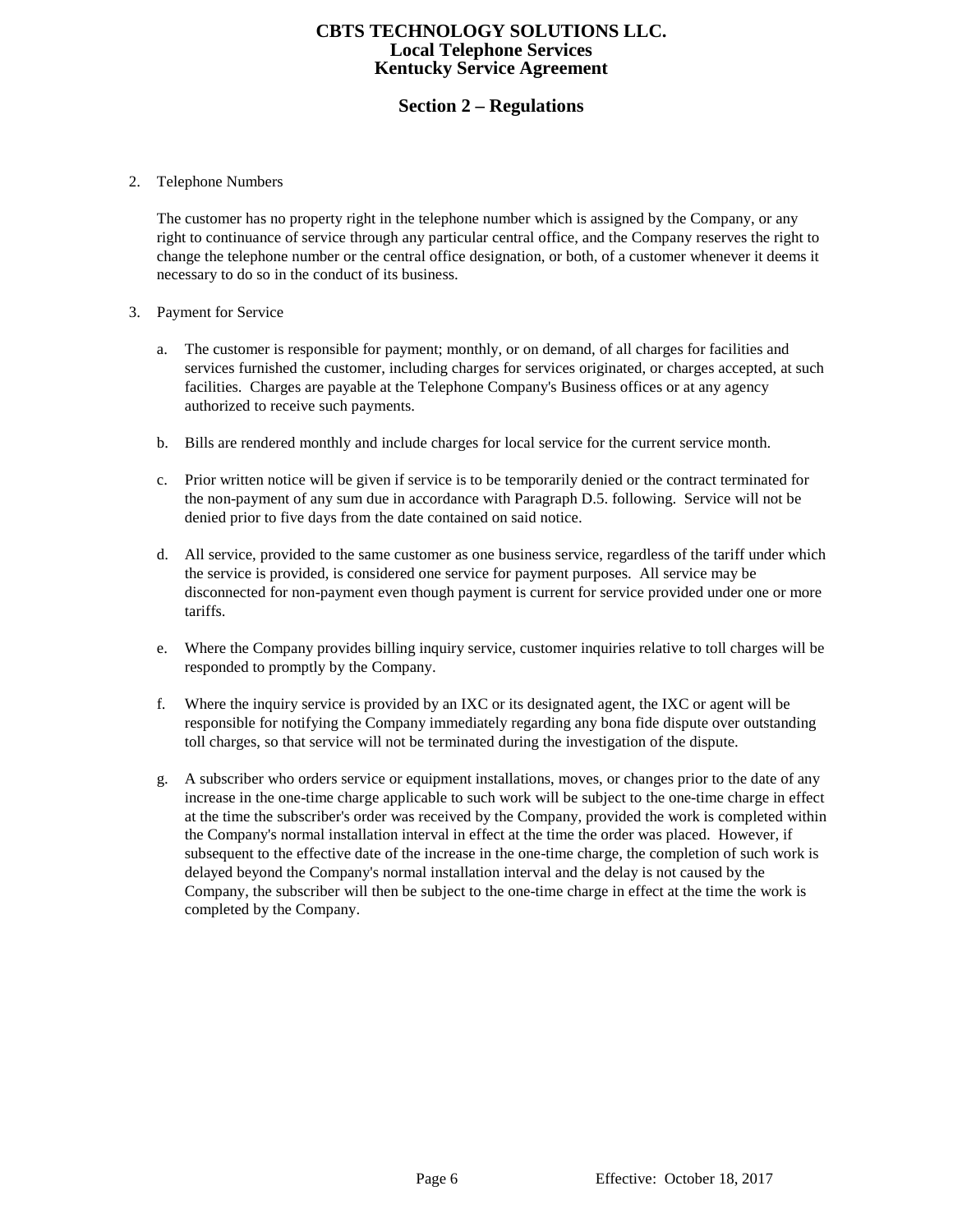#### **Section 2 – Regulations**

i. Insufficient Fund Checks

Customers will be charged \$30.00 on all checks issued to the Company which are returned due to insufficient funds. At the discretion of the Company, the insufficient funds check charge may be waived under appropriate circumstances (e.g. a bank error).

j. Late Payment Charge

Customers will be charged a late payment penalty in the amount of 2.0% per month on all delinquent amounts owed to the Company.

- 5. Denials or Disconnection and Restoral of Service
	- a. Upon five (5) days written notice, the Company may discontinue service or cancel an application for service without incurring any liability for any of the following reasons:
		- 1. Non-payment of any sum due to the Company for service for more than thirty days beyond the date of rendition of the bill for such service;
		- 2. Violation of any regulation governing the service under this tariff;
		- 3. Violation of any law, rule, or regulation of an government authority having jurisdiction over the service; or
		- 4. The Company is prohibited from furnishing services by order of a court or other government authority having jurisdiction.
		- 5. Customer uses equipment in such a manner as to adversely affect the Company's equipment or service to others.
	- b. The Company reserves the right to discontinue or refuse service because of abuse or fraudulent use of service. Abuse or fraudulent use of service includes the use of service or facilities of the Company to transmit a message or to locate a person or otherwise to give or obtain information without payment of appropriate charges, or violation of any law or regulation pertaining to telecommunications service.
	- c. Service may not be refused, denied or disconnected for any of the following reasons:
		- 1. Delinquency in payment for service by a previous occupant at the premises to be served;
		- 2. Failure to pay any amount which, according to established payment dispute and resolution procedures, is in bona fide dispute;
		- 3. Failure to pay directory advertising charges or any other non-regulated service charges including 900/700 or any "dial-it"-like service charges.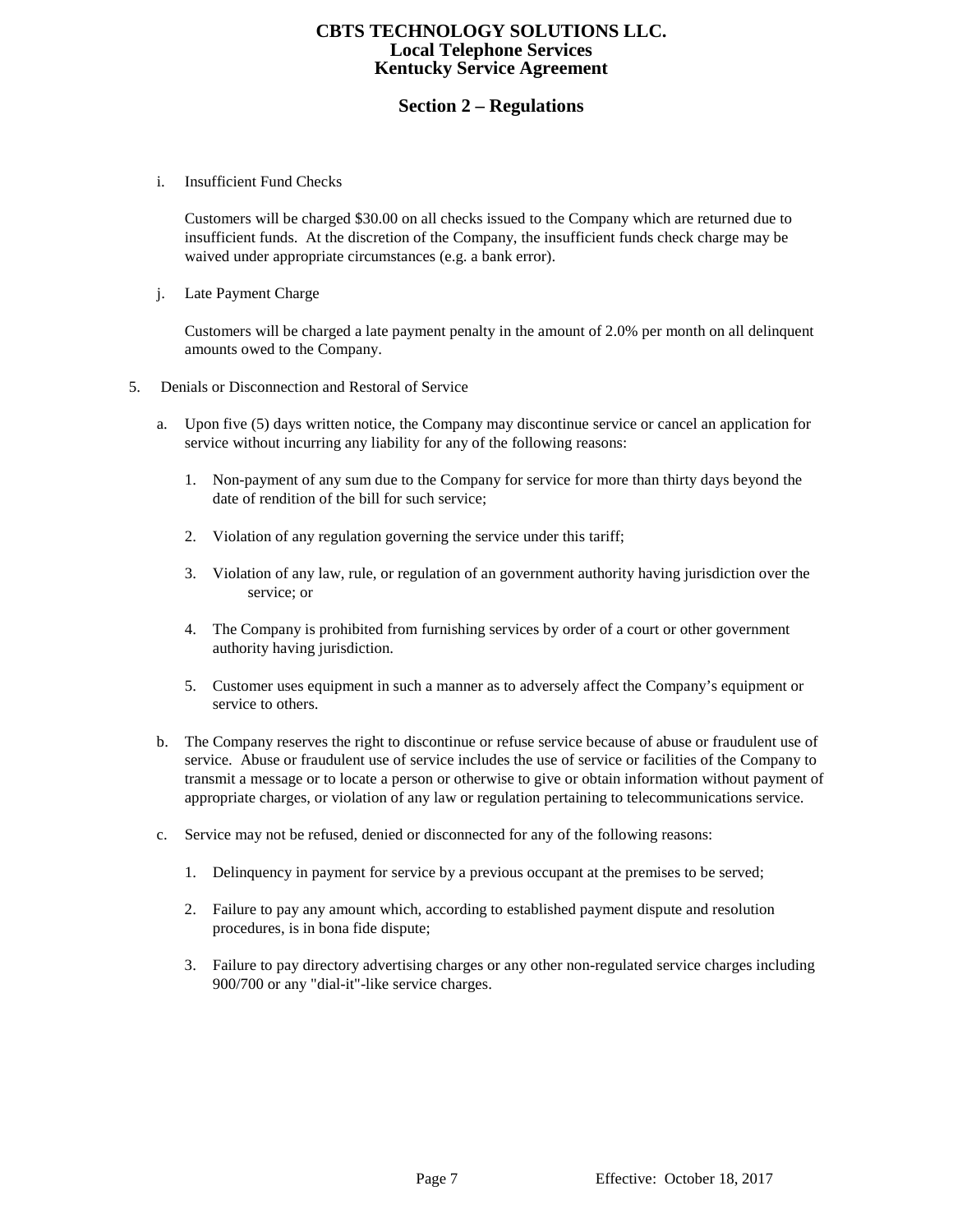# **Section 2 – Regulations**

6. Special Equipment and Arrangements

Special equipment and arrangements requested by customers and not otherwise provided for in this Service Agreement may be furnished where possible, if not detrimental to any of the services furnished by the Company, at charges that are in addition to other applicable charges.

7. Overtime

For work performed outside the normal working hours of the Company at the request of the customer, the additional expense incurred by the Company is charged to the customer in addition to other charges which are applicable. In such cases, charges based on the cost of labor, materials, and other costs incurred by or charged to the Company will apply. The customer will be notified in advance if such charges may apply.

8. Non-Routine Installation and/or Maintenance

At the customer's request, installation and/or maintenance may be performed outside the Company's regular business hours, or (in the Company's sole discretion and subject to any conditions it may impose) in hazardous locations. In such cases, charges based on the cost of labor, materials, and other costs incurred by or charged to the Company will apply. If installation is started during regular business hours but, at the customer's request, extends beyond regular business hours into time periods including, but not limited to, weekends, holidays, and/or night hours, additional charges may apply. The customer will be notified in advance if such charges may apply.

9. Identity of Customer-Announcement Facilities

Use of Company facilities for public announcement service or non-public announcement service is subject to the following conditions:

- a. For purposes of identification, exchange service customers who transmit recorded announcements over facilities provided by the Company must include in the recorded message the name of the organization or individual responsible for the service and the address at which the service is provided.
- b. Customers transmitting factual announcements such as time, weather, stock market quotations, airline schedules, and similar information are excluded from the preceding conditions.
- c. Failure to comply with the provisions of this Service Agreement will be cause for termination of the service.
- d. The Company will reveal on request, to the extent the information is available from its records, the identity of the individual responsible for service with which announcement facilities have been associated.
- 10. Service Area

Service will be provided throughout the Commonwealth in the same service areas of any local exchange carriers with whom the Company has a resale agreement in effect. Services are provided subject to technical availability and compatibility with Customer facilities.